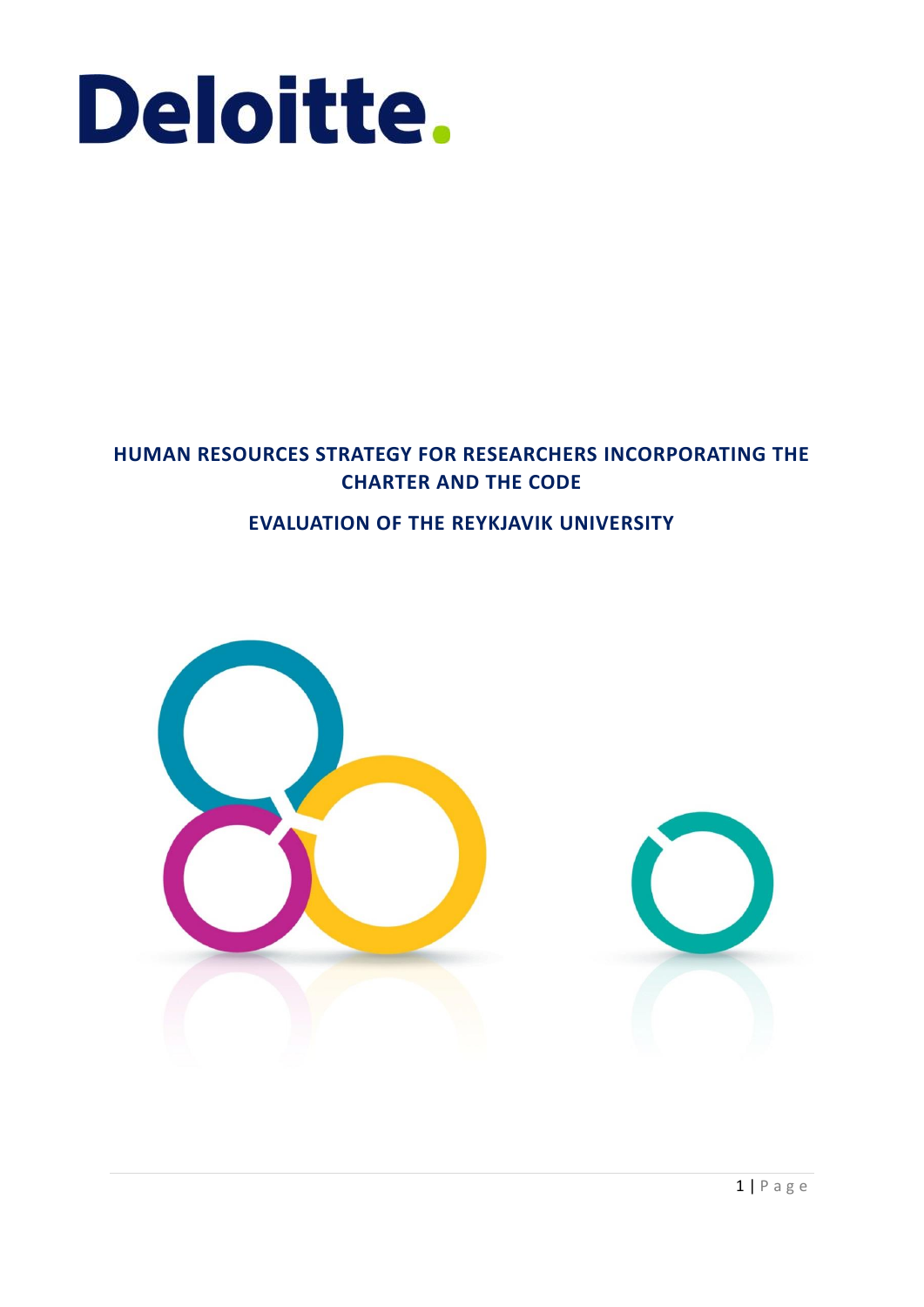| 1. REPORTING TEMPLATE                 |                                                                                                                                                                                                                                                                                                                                                                                                                                                                                                                                                                                                                                                                                                                                                                                                                                                                                                                                                                                                                                                                                                                                                                                                                                                                                                                                                                                                                                                                                                                                                                                                                                                                                                                                                                                                                                                                                |
|---------------------------------------|--------------------------------------------------------------------------------------------------------------------------------------------------------------------------------------------------------------------------------------------------------------------------------------------------------------------------------------------------------------------------------------------------------------------------------------------------------------------------------------------------------------------------------------------------------------------------------------------------------------------------------------------------------------------------------------------------------------------------------------------------------------------------------------------------------------------------------------------------------------------------------------------------------------------------------------------------------------------------------------------------------------------------------------------------------------------------------------------------------------------------------------------------------------------------------------------------------------------------------------------------------------------------------------------------------------------------------------------------------------------------------------------------------------------------------------------------------------------------------------------------------------------------------------------------------------------------------------------------------------------------------------------------------------------------------------------------------------------------------------------------------------------------------------------------------------------------------------------------------------------------------|
| Name of the institution               | Reykjavik University                                                                                                                                                                                                                                                                                                                                                                                                                                                                                                                                                                                                                                                                                                                                                                                                                                                                                                                                                                                                                                                                                                                                                                                                                                                                                                                                                                                                                                                                                                                                                                                                                                                                                                                                                                                                                                                           |
| Country                               | Iceland                                                                                                                                                                                                                                                                                                                                                                                                                                                                                                                                                                                                                                                                                                                                                                                                                                                                                                                                                                                                                                                                                                                                                                                                                                                                                                                                                                                                                                                                                                                                                                                                                                                                                                                                                                                                                                                                        |
| Type of organisation                  | Private University                                                                                                                                                                                                                                                                                                                                                                                                                                                                                                                                                                                                                                                                                                                                                                                                                                                                                                                                                                                                                                                                                                                                                                                                                                                                                                                                                                                                                                                                                                                                                                                                                                                                                                                                                                                                                                                             |
| Interviewees (as per the<br>schedule) | Ari Kristinn Jónsson (AKJ), Rector of RU<br>1.<br>2.<br>Kristján Kristjánsson (KK), Executive Director of Research<br>and Information at RU and Contact 1 in HRS4R<br>programme<br>3.<br>Sigríður Elín Guðlaugsdóttir (SEG), Human Resource<br>Manager at RU<br>Andrei Manolescu (AM), Professor SSE<br>4.<br>Gunnar Þór Pétursson (GÞP), Associate Professor at SL<br>5.<br>Marina Candi (MC), Associate Professor at SB<br>6.<br>Kristinn R. Þórisson (KRÞ), Associate Professor at SCS<br>7.<br>Marjan Sirjani (MS), Professor at SCS<br>8.<br>Luca Aceto (LA), Professor at SCS<br>9.<br>10. Marina Candi (MC), Associate Professor at SB<br>11. Þröstur Olaf Sigurjónsson (ÞOS), Associate Professor at<br><b>SB</b><br>12. Guðmundur Sigurðsson (GS), Professor at SL<br>13. Ragnhildur Helgadóttir (RH), Dean at SL<br>14. Karl Ægir Karlsson (KÆK), Associate Professor at SSE<br>15. Brynjar Karlsson (BK), Professor at SSE<br>16. Már Mixa, Ph.D. student at SB<br>17. Birna Dröfn Birgisdóttir, Ph.D. student at SB<br>18. Marijke Bodlaender, Ph.D. student at SCS<br>19. Tigran Tononyan, postdoc at SCS<br>20. Yonatan Afework Tesfahunegn, postdoc at SSE<br>21. Stephan Schiffel, postdoc at SCS<br>22. Christian Konrad, postdoc at SCS<br>23. Stanislav Ogurtsov, postdoc at SSE<br>24. Birna<br>Björnsdóttir<br>$(BB)$ ,<br>International<br>Programme<br>Coordinator, RU International Exchange Office<br>25. Sigrún María Ammendrup (SMA), Administrative Director<br>at SCS<br>26. Jóna Kristjánsdóttir (JK), Administrative Director at SL<br>27. Guðrún Ragna<br>Hreinsdóttir (GRH),<br>Administrative<br>Director at SB<br>28. Guðrún Arnbjörg Sævarsdóttir (GAS), Dean at School of<br>Science and Engineering (SSE)<br>29. Ragnhildur Helgadóttir (RH), Dean at School of Law (SL)<br>30. Þóranna Jónsdóttir (ÞJ), Dean at School of Business (SB) |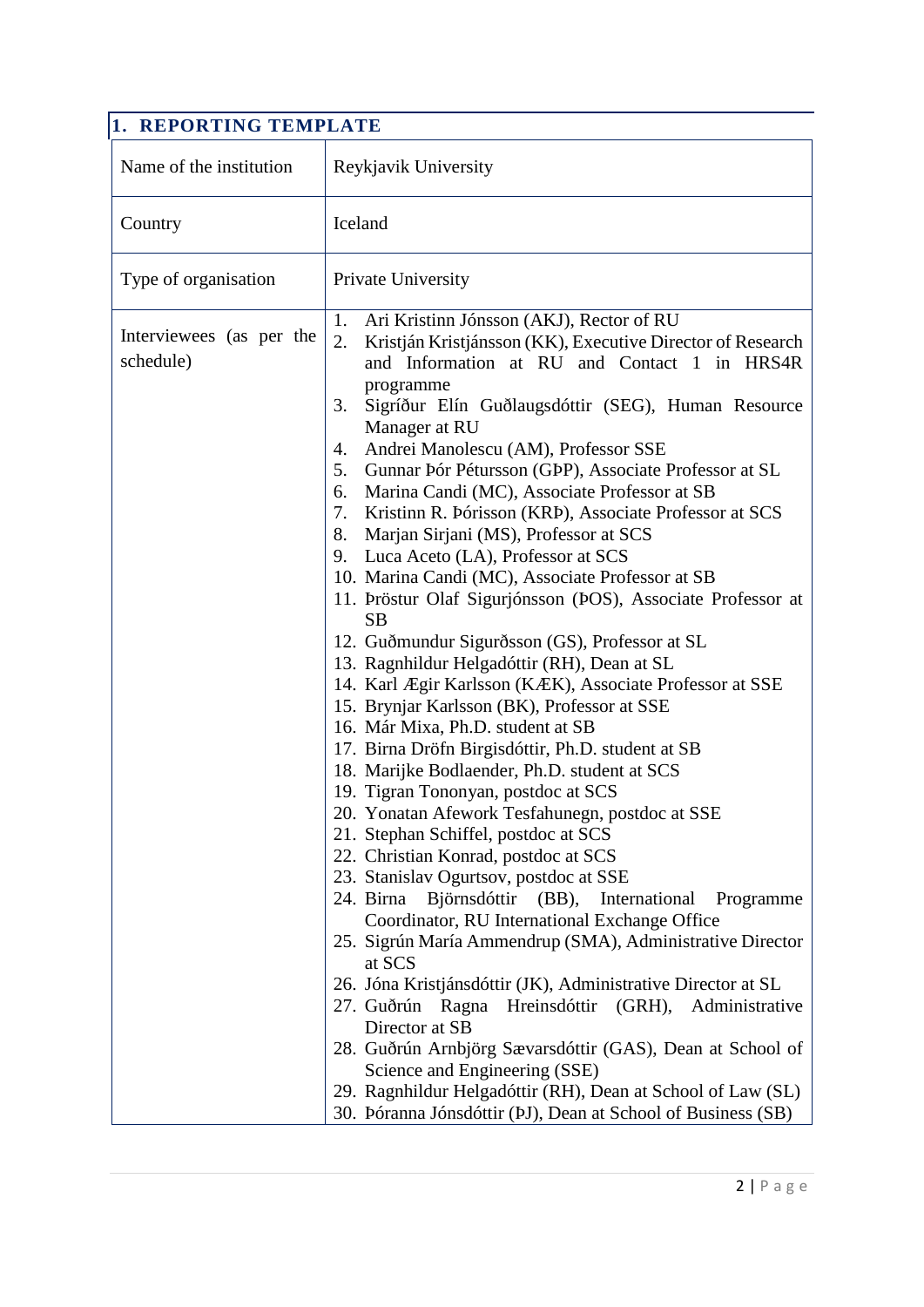| Date of the visit      | 26 September 2014                                                                                                                                                                                                                                                                                                                                        |
|------------------------|----------------------------------------------------------------------------------------------------------------------------------------------------------------------------------------------------------------------------------------------------------------------------------------------------------------------------------------------------------|
| Background information | Reykjavik University (RU) is a private university-level<br>institution dedicated to higher education and research, with<br>connections to industry and society.                                                                                                                                                                                          |
|                        | RU consists of four academic Schools: the School of Law<br>(SL), the School of Business (SB), the School of Computer<br>Science (SCS), and the School of Science and Engineering<br>$(SSE)$ .                                                                                                                                                            |
|                        | The Open University (OU) is RU's continuing education unit,<br>and RU offers preliminary study course as a preparation for<br>university education. RU has a community of around 3500<br>students (24 Ph.D. students), 230 full-time employees (thereof<br>around 110 academics engaged in research and 8 postdocs)<br>and over 100 part-time employees. |
|                        | 2007: signed Charter and Code                                                                                                                                                                                                                                                                                                                            |
|                        | 2009: Working group established to for HRS4R                                                                                                                                                                                                                                                                                                             |
|                        | Oct 2009 – Feb 2010: Working group met to draw up Gap<br>Analysis and Action Plan                                                                                                                                                                                                                                                                        |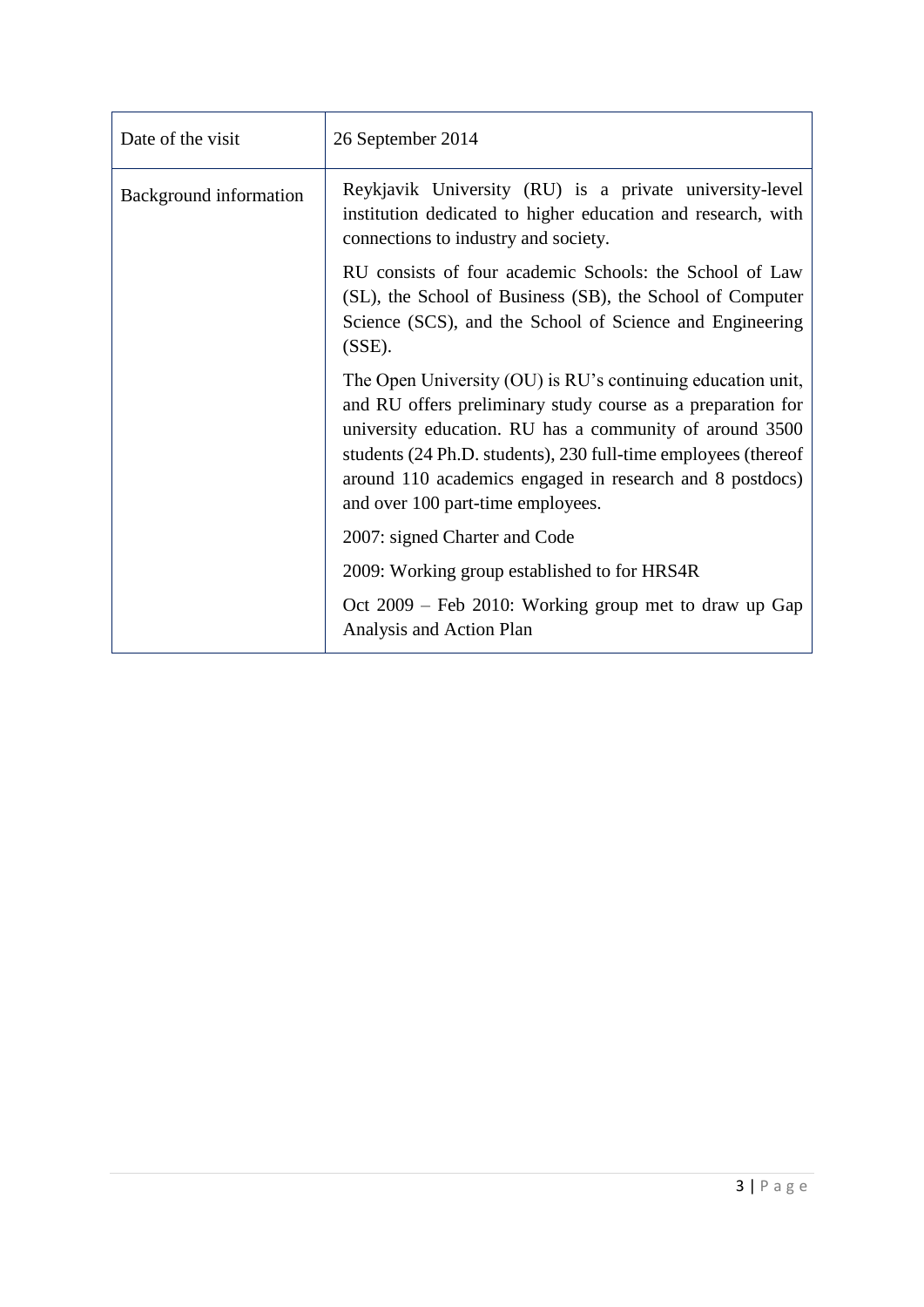#### **2. INTRODUCTION**

This document presents the results of the Reykjavik University (RU) evaluation conducted by three peer reviewers on 26 September 2014. This evaluation constitutes the fifth step of the Human Resources Strategy for Researchers (HRS4R) process<sup>1</sup> aiming to support the implementation of the European Charter for Researchers and the Code of Conduct for Recruitment of Researchers  $(C\&C)^2$ .

In order to produce their conclusions on the continuous improvement process resulting from the implementation of the C&C, the reviewers have analysed background documents at their disposal (e.g. action plans, self-assessment reports, monitoring data…) and have visited the institution. During this one-day visit, they have met different institutional stakeholders and beneficiaries (i.e. researchers).

Deloitte has merged the peer reviewers' individual reports into one single report. This report is divided in four sections:

- 1. Comparison between the action plan validated by the Commission for the acknowledgement of the institution as "HR Excellence in Research", and the concrete actions implemented;
- 2. The existence and implementation of monitoring and actual follow-up of the action plan;
- 3. The identification of tangible results stemming from the implementation of the action plan;
- 4. The conclusion of the evaluation.

1

### **3. EXTENT TO WHICH THERE IS COHERENCE BETWEEN THE INSTITUTIONAL HR STRATEGY/ACTION PLAN AND THE CONCRETE ACTIONS IMPLEMENTED**

It is clear that research is an important and growing area for Reykjavik University; and that the development of a key set of underpinning policies to support the research function was a clear part of the strategic plan. Many of the actions identified initially in the HR Excellence in Research plan and at the two-year review stage are in line with this overall objective. Building the research community became an explicit objective of the University in 2007. Putting in place policies, procedures and guidance has been the focus as there was no research tradition in place.

It was clear from the documentation provided to the peer reviewers and from the visit that given this focus, many of the actions identified in the plan four years ago had been achieved.

<sup>&</sup>lt;sup>1</sup> For more information see :<http://ec.europa.eu/euraxess/index.cfm/rights/strategy4Researcher>

<sup>&</sup>lt;sup>2</sup> For more information see : http://ec.europa.eu/euraxess/index.cfm/rights/whatIsAResearcher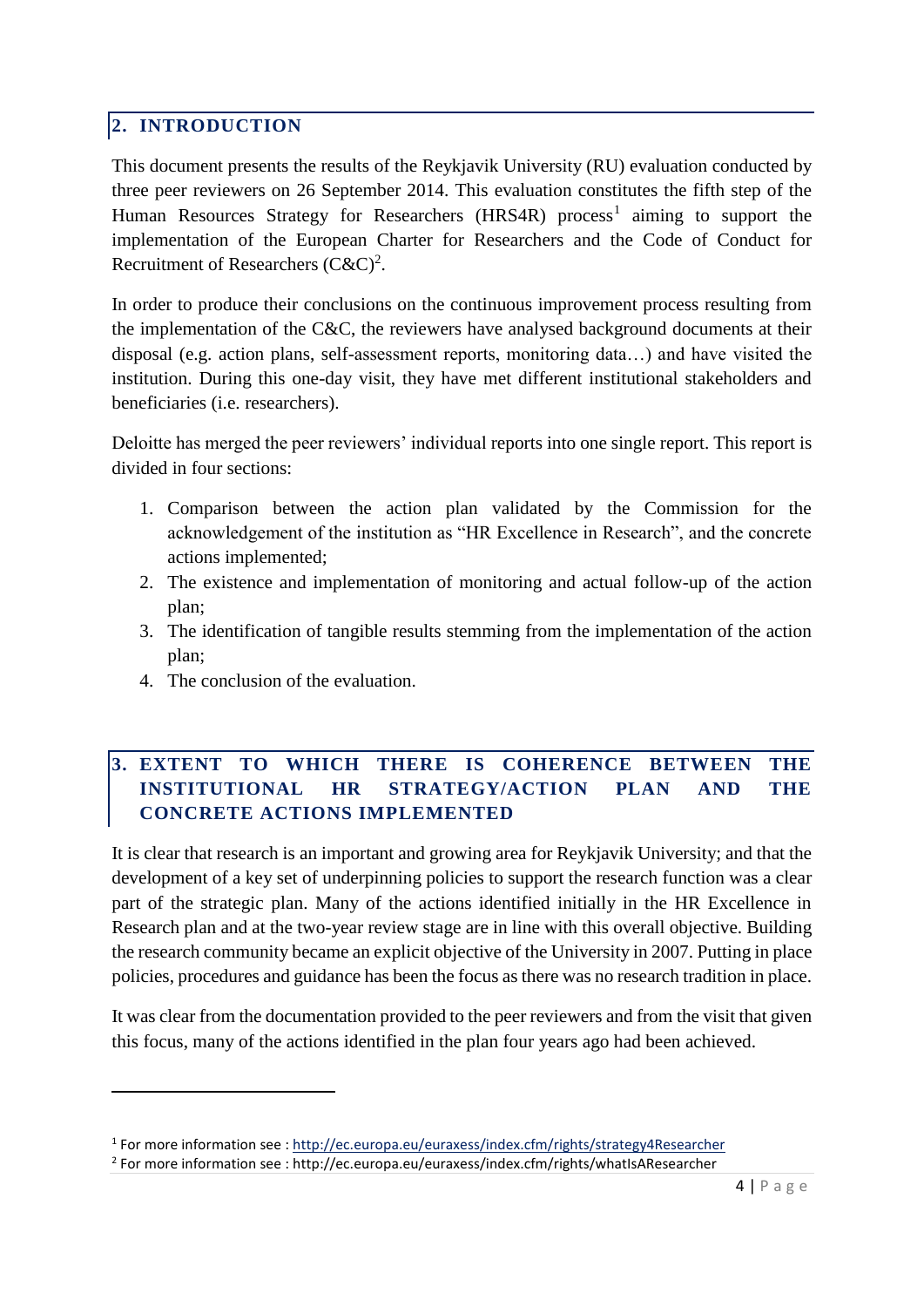There was clearly a robust and external quality review mechanism, and the University welcomes transparency and review. A clear policy on promotion criteria is in place, a code of ethics has been developed and a new overall HR strategy is in place.

A number of key areas remain priorities for future action, including mentoring, trainings and better guidance for Principal Investigators. Although the gaps and actions are recognised with regard to these areas, there is no apparent agreement on how to progress them or when and how actions might be taken which was of some concern to the reviewers.

The peer reviewers also highlighted the friendly and collegial environment within RU due to the small scale and the youth of the University. This approach influences the culture in terms of management and relationship among stakeholders (students, staff, researchers, etc.) who act like a family, in an informal way. According to the peer reviewers, this culture could present a risk of deviation from the HRS4R, which exists to introduce structure and clearly defined processes where processes and supports otherwise occur informally or develop organically.

Therefore, actions, deeply rooted in the development of regulation or policy making, have not been implemented in a practical or in a systematic manner and the deadlines outlined in the original action plan are not adhered to or indeed recorded in subsequent documentation.

In terms of barriers to implementing the institutional strategy, funding (generally, and research funding specifically) was consistently cited. The youth and smallness of the institution could also be deemed as constraints impeding the implementation of actions.

## **4. EXTENT TO WHICH THERE IS A FOLLOW-UP/MONITORING MECHANISM PUT IN PLACE**

It was clear from the presentation by Kristján Kristjánsson, Executive Director of Research and Information at RU and the key contact for the HRS4R programme that the implementation plan had been reviewed by an appropriate group of internal stakeholders after two and four years.

RU has indeed monitored actions included in their action plan in a strategic and comprehensive manner and the documentation is clear and concise. In May 2012, a new working group was established to conduct a self-assessment and review the HRS4R. The working group consisted of researchers at all levels, including one dean, two professors, one associate professor, one assistant professor, one postdoctoral researcher, two doctoral students, as well as the Senior Executive Director and the Director of Research Services who administered the group. This praiseworthy approach demonstrates a high level of commitment and includes researchers in the process review.

The working group had four meetings between June and October 2012, reviewing the gap analysis from 2010 and recent developments related to the Charter and the Code. It went through the gap analysis gradually and produced a new summary of suggested actions, based on the summary from 2010, plus an overview of new actions and recent developments, which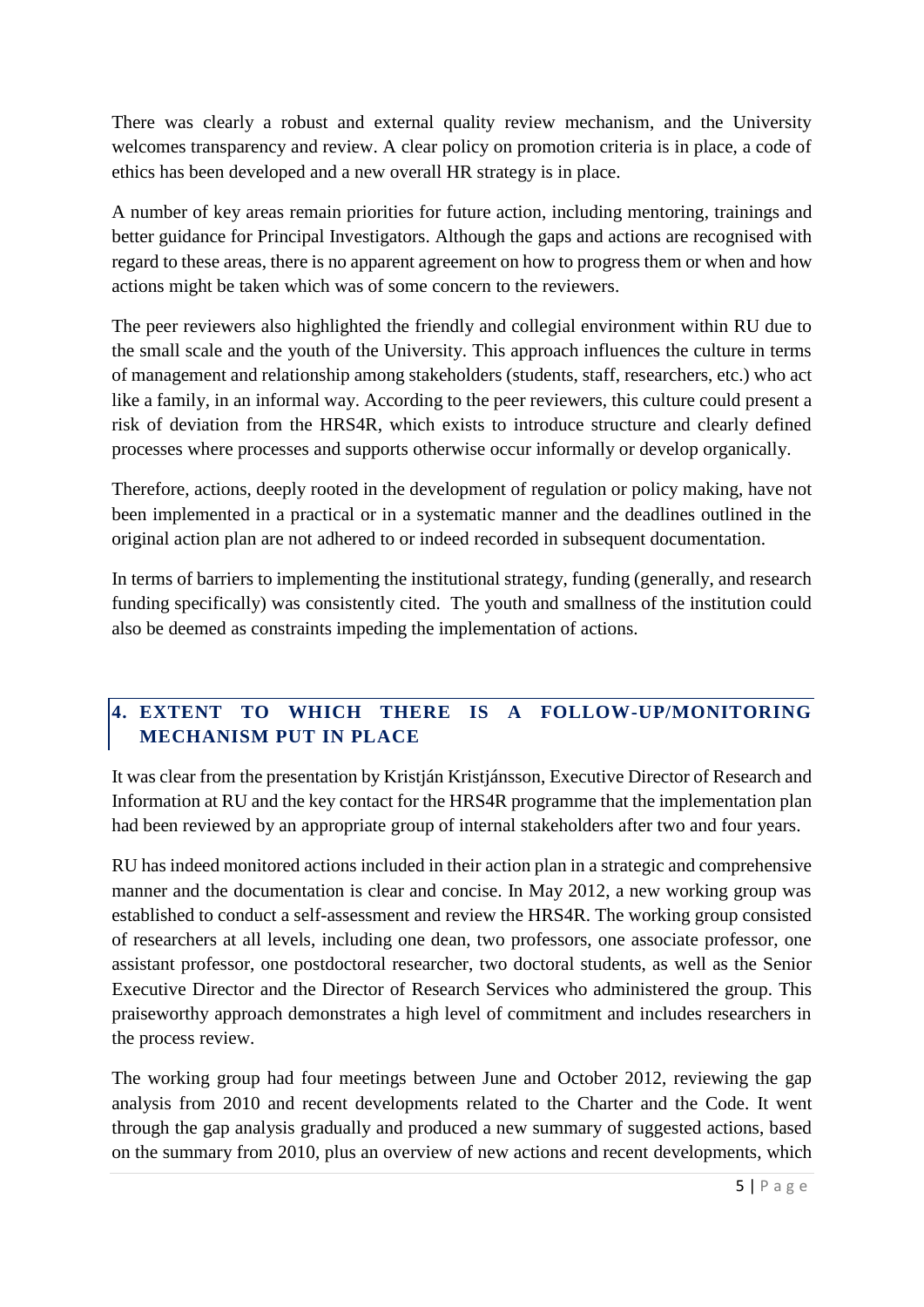support the implementing of the principles of the Charter and Code. This document records actions as 'Action done', 'Action on going' or 'Action still required'.

As the majority of the actions are proposals to look in to develop processes or to create guidelines in order to support research support activity, it is challenging to include specific metrics or key performance indicators. These are therefore not included in the 2-year review document of November 2012, or 2014 update report.

Moreover, some senior, well-functioning, groups met regularly in order to oversee many of the developments taking place. For example, the Deans group met weekly and was well informed about the background of the HRS4R action plan and strategy.

The HR manager was also a key player in the implementation process and was useful to understand the overall HR strategy for the institution, although the links between the HRS4R and the wider HR strategy were not explicit.

However, there was a low visibility of the plan among the other groups, including the members of the Research Council. For the next internal review (2016) and external review (2018), it might be useful to be more explicit about the contents of the action plan, especially with the key decision making groups within the university.

## **5. EXTENT TO WHICH THERE ARE TANGIBLE RESULTS STEMMING FROM THE IMPLEMENTATION OF THE INSTITUTIONAL HR STRATEGY/ACTION PLAN**

Given the focus on the development of robust policies, procedures and guidelines, the peer reviewers wanted to explore the extent to which the on-the-ground experience of researchers at Reykjavik University were impacted by such policies.

Three significant strands of tangible results stood out:

## 1. The increase in research output and publications

Although this was not highlighted as a key aspect of the reporting, data related to the academic performance were presented. RU has the highest international co-publications record of any Nordic higher education institution. While it was difficult to link directly this significant change to the action plan, the focus on developing a competitive research environment following the creation of the University in 2005 was clearly a strategy driver (including in the action plan) and as such, major progress had been made.

2. The researcher experience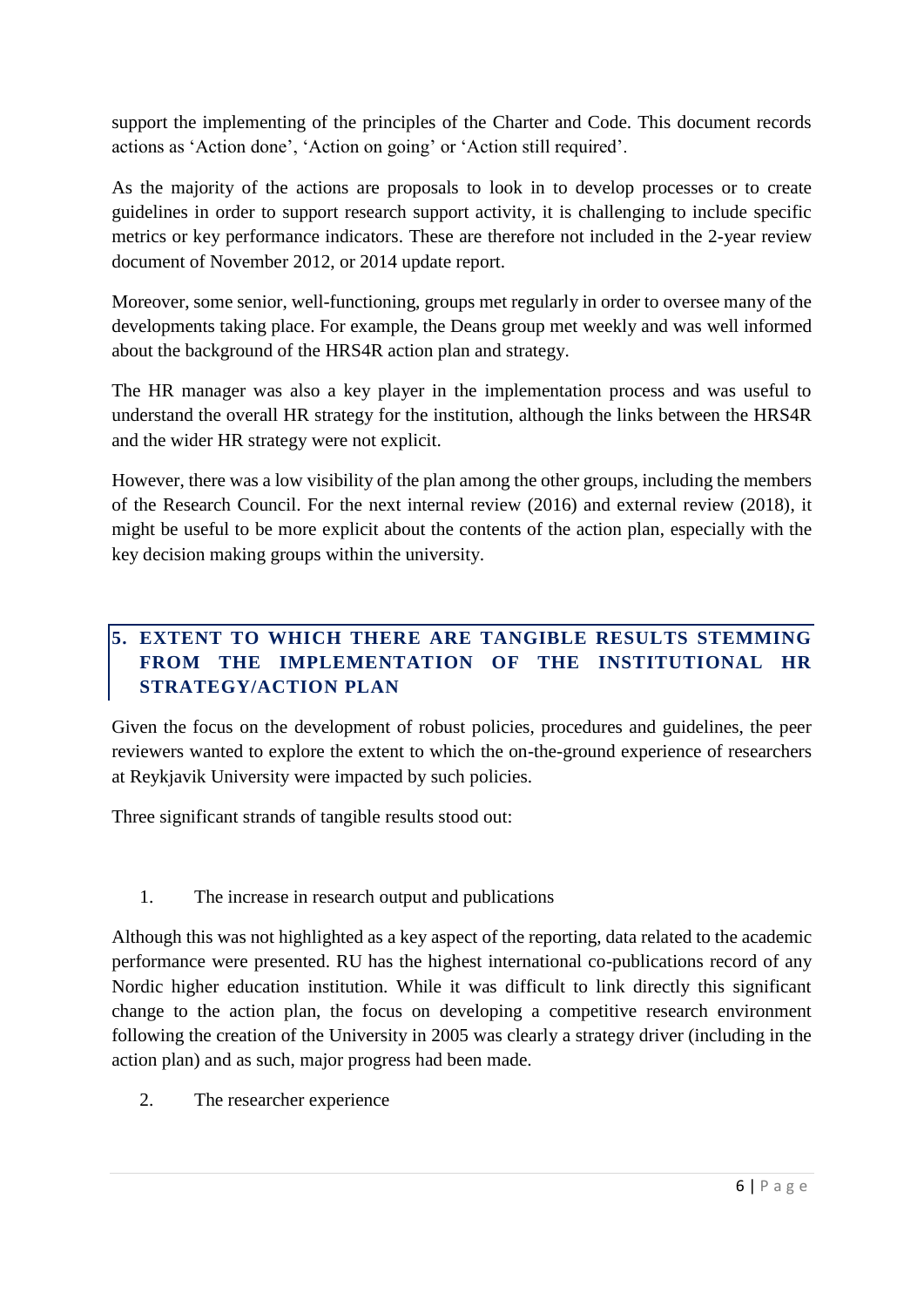The experiences of the small number of doctoral candidates (approx. 24) and post-doctoral researchers (10) at RU appeared to be outstanding. Setting aside some frustration about visa and entry issues, the clearly open nature of the University (and Icelandic) environment was welcomed and praised by researchers. While many commented on their surprise at the informality of the institutional culture, they clearly felt taken care of and enjoyed the collegial atmosphere. What strongly came across was the general willingness of staff to answer questions, support and help early career researchers, as well as the accessibility of the Deans who hold real power within the structure

3. The role of the Administrative Directors in ensuring that local processes were smooth and harmonised across the four academic schools

The peer reviewers suggested a strong coherence between the Administrative Directors and their role in terms of implementing processes and procedures for doctoral candidates. In addition, the level of pastoral care provided in terms of ensuring that new researchers had desks/phones/bank accounts was outstanding.

### **6. CONCLUSIONS**

The University of Reykjavik should retain the HR Excellence in Research Award subject to implementing the priority recommendations (see Section 7). The strategy to build policies and procedures to better manage and develop the research structure is appropriate given the context of the institution which was newly created in 2005 and then with an explicit focus on building the research environment from around 2007.

There was a distinction between the key messages of the paperwork received in advance, and the experiences shared during the interviews and day at the University. The report and action plan focused on the structures and guidance needed, but the on-the-ground experience provided a rich picture of close and open relationships and a genuinely collegial culture, which appeared to underpin the good experiences reported by early career researchers. It might be useful to reflect more of this culture in the paperwork and in any promotion of the strengths of the institution.

The strength of the management structures, in particular the Deans group and the Administrative Directors groups were evident. They clearly have the authority and processes in place to drive through change and should engage further in the action plan, priority setting and implementation of the HR Excellence in Research Award plans.

The outstanding actions, which we assume, will be integrated into the new two-year plan felt useful and achievable as next steps. However, they need to be given priority and resources to be taken forward.

The key themes for the future appear to be getting the balance right between retaining a very personal, welcoming experience and ensuring that there are sufficient underpinning processes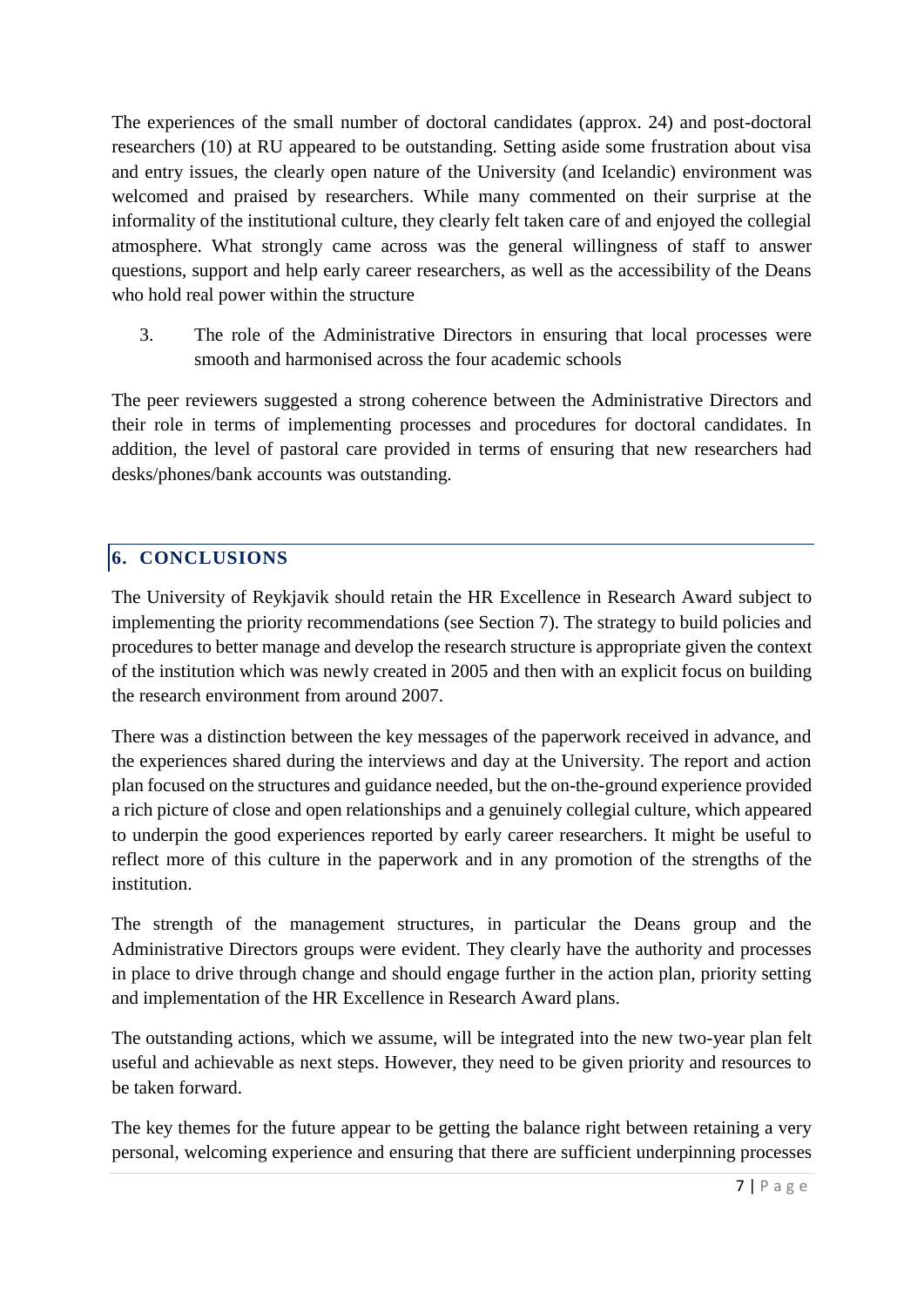to ensure a scalability of the research environment. It would be appropriate to expect the next review to explore some of these issues.

#### **7. RECOMMENDATIONS**

The peer reviewers would recommend:

Priority recommendations:

- $\triangleright$  Retain the HR Excellence in Research Award, pending putting in place a robust plan for the next two year period
- $\triangleright$  Approach the HRS4R process anew and set targets that are appropriate to the scale and scope of RU, are pragmatic, achievable, can be monitored and most importantly move beyond actions centred on the development of regulation and guidelines. In others words, should go further into the concrete implementation of actions.
- $\triangleright$  Review the frameworks, support, responsibilities and expectations of different types of funded doctoral candidates, including the self-funded who appeared to operate somewhat outside the otherwise evident structures. Consider the balance between the clearly excellent informal support and the checks and balances needed to ensure that all researchers are able to access help and feel comfortable raising concerns or issues in an appropriate way.
- $\triangleright$  Consider whether formal structures of representation of early career researchers should feature within the decision-making structures, including whether to extent the department rep model to all four academic schools. Should explore whether a dedicated forum for early career researchers to meet and exchange views would also be helpful
- $\triangleright$  Share the task of promoting and implementing the HRS4R within the three specific units within RU and to work more closely to embed HRS4R:
	- 1. The Research Support Service (now with an additional staff member)
	- 2. The staff members broadly named Support units (International Programme Coordinator, International Exchange Office, and the Administrative Director at SCS, SL, and SB)
	- 3. The HR Department.

Other recommendations: